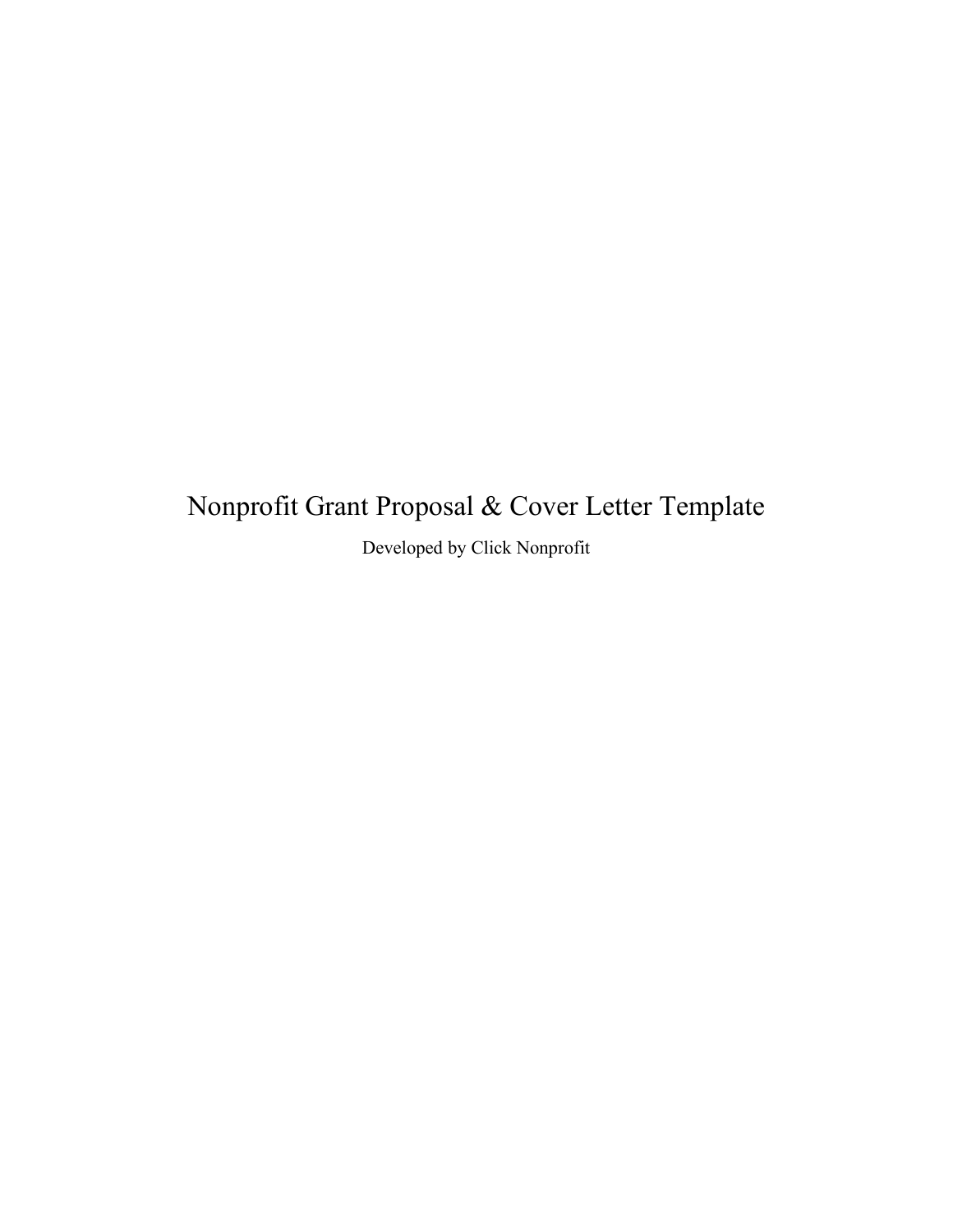# Cover Letter Template

[MM/DD/YYYY] [Recipient Name] [Recipient Title] [Funding Organization Name] [Funding Organization Address]

[Salutation]

#### [Body Text]

*Begin with a few sentences introducing yourself, your organization, and the communities you serve. Express your appreciation for the recipient's time spent reviewing the proposal.*

*Provide the project name and an overview of what it was designed to accomplish. Describe the potential impact of the work and your expected goals.* 

*Outline the ways your organization and project goals align with that of the funding organization. Show them that this work is valuable to their mission as well as your own. Illustrate the need for additional funding and the reason you desire this specific organization to fund your work.*

# [Table of Contents]

*If you choose to include it, a table of contents is an excellent way to let readers preview the content and receive an immediate understanding of the material they'll be exploring.* 

- *1. Summary*
- *2. Organizational Identity*
- *3. Statement of Need*
- *4. Strategy & Methodology*
- *5. Evaluation Method*
- *6. Conclusion*

[Thanks and Closing] [Applicant Name] [Applicant Title] [Applicant Signature] [Applicant Organization Name] [Applicant Organization Address]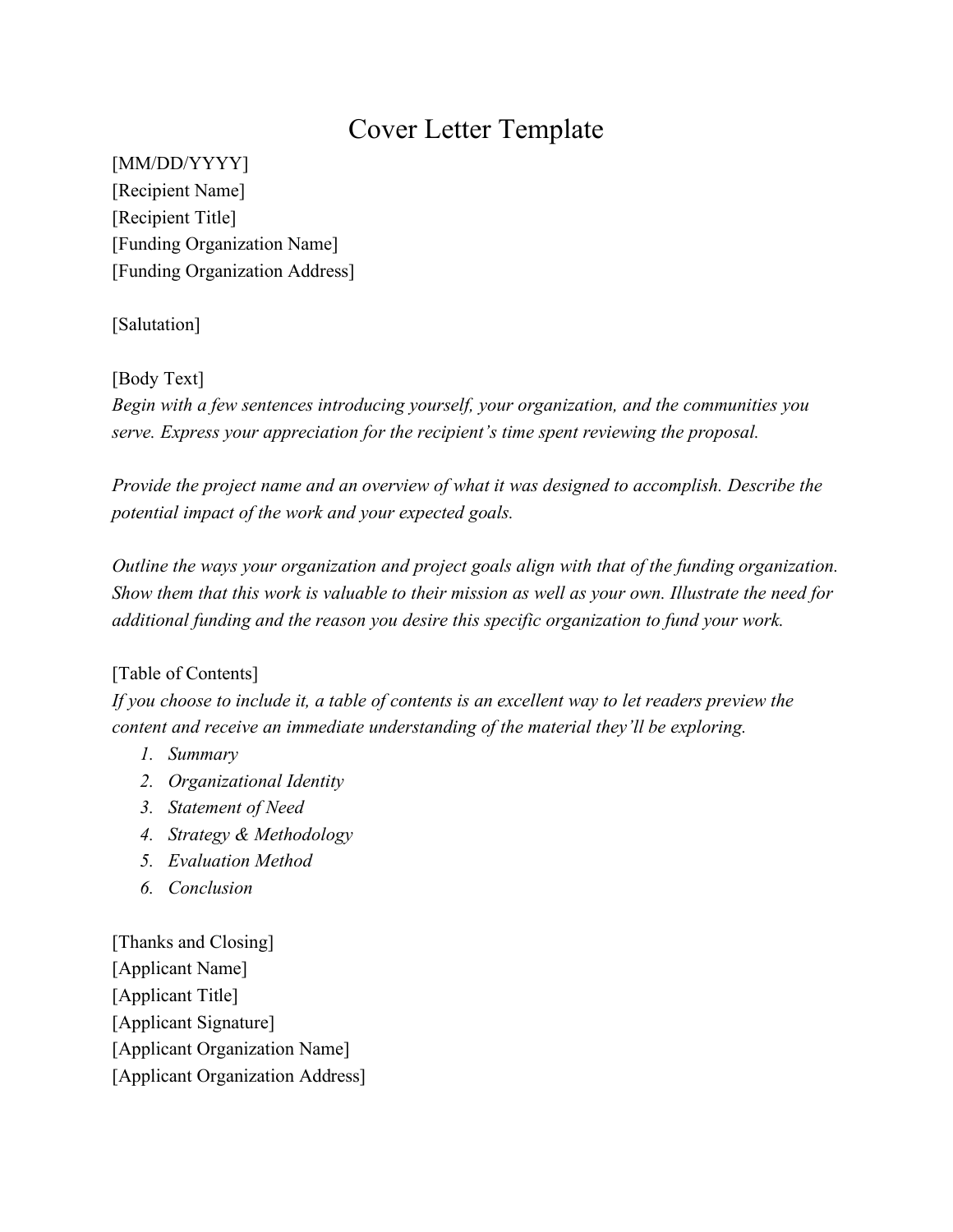# Grant Proposal Template

# Summary

*This is your high-level overview of your project and intended results. It should be anywhere from ½ to a full page, but no longer, as you'll cover this content in more depth later.*

*Outline how the project is aligned with your mission, and what makes your organization qualified to see it through to completion. Include references to past successes and relevant expertise.* 

# Organization Identity

*List your organization's values and mission statement. What makes your organization unique? Remember that your readers may not be familiar with you or your work – this is the time to make a good first impression and motivate them to partner with you.*

*Introduce the communities impacted by your work, their unique needs and defining characteristics. How long has your organization been involved in this area? Detail the commitment of your organization towards serving your beneficiaries and the long-term impact you hope to have.*

*Introduce the key stakeholders within your organization, specifically those focused on this project. Provide a name and job description, a professional headshot, and a 2-3 sentence bio on their passion for the work they do. Give your readers a closer look at the individuals driving this organization.* 

# Statement of Need

*Here is where you can compel your readers to get involved. Demonstrate the depth of the need within your community and the lasting negative effects resulting from it. Consider including graphs or data related to the need and to your opportunity for impact.* 

*Show that your project is essential to meeting the needs of your beneficiaries. Detail the opportunity you have to make a difference, and the positive change you hope to enact. Finally, invite the reader to partner with you in combating the issue at hand.*

Strategy & Methodology

#### **Outcomes**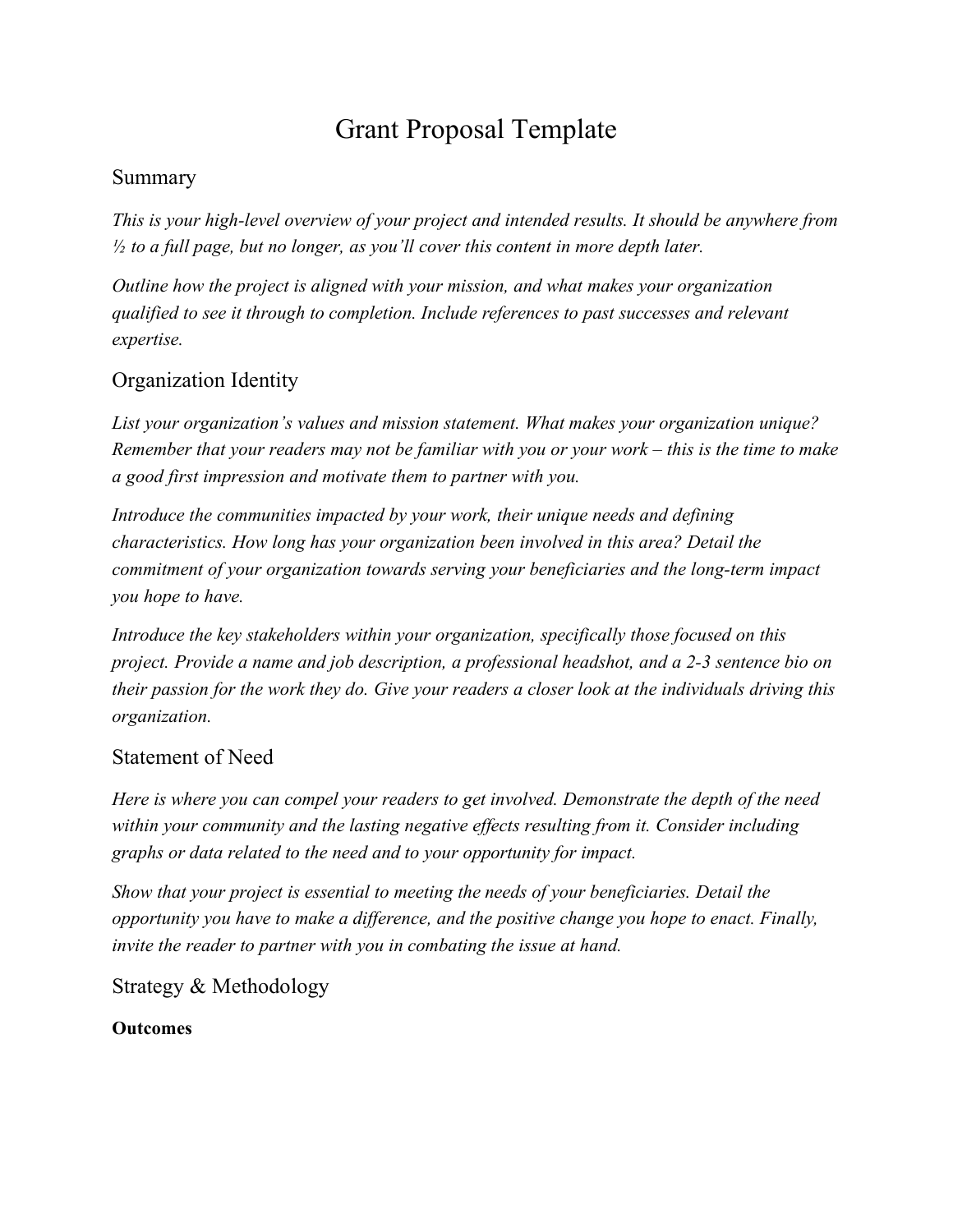*Align your outcomes to your Statement of Need. What issues does your project address? And what is the desired result or end goal? Your outcomes should be solution-oriented, realistic yet challenging, and relevant to your beneficiaries.* 

#### **Objectives**

*What objectives must be achieved in order for your project to succeed? Consider dividing your project into stages, with 1-2 broad objectives per stage. Objectives should be designed in such a way that, upon completion, they will lead to your desired outcomes.* 

#### **Key Actions**

*What are the individual sub-goals that will help you accomplish your objectives? These should be very specific, short-term actions that provide clarity into the day-to-day work of your project.* 

#### **Internal Stakeholders**

*Reference back to the key stakeholders outlined in your Organizational Identity. Tie each stakeholder's passions and capabilities into their responsibilities for this work. Outline the general hierarchy of responsibility and contributions for your team. Detail which team members have ownership over each stage, objective, actions, and task forces within your project.* 

#### **Schedule**

*Think back to the stages you outlined when writing your Objectives. When will each objective be accomplished? How often will you require progress updates? Strive to demonstrate your ability to steward your time resources well. Create a schedule that is fast-paced enough to keep momentum strong, but that sets a realistic timeline for performing work of quality.*

#### **Budget**

*This is the time to assure your readers that you will take an intentional approach to managing their funds. Show how you plan to maximize their contribution, allocating resources to their most appropriate and efficient ends. Include any additional funding received from other sources.* 

# Evaluation Method

*What metrics will you be using to demonstrate success? This will be unique to your organization and to your project goals. Setting SMART goals ahead of time will help you develop expectations for results.* 

*By providing plenty of details on your plan for evaluation, you illustrate a strong level of accountability to your readers. They will see your commitment to excellence through your high*